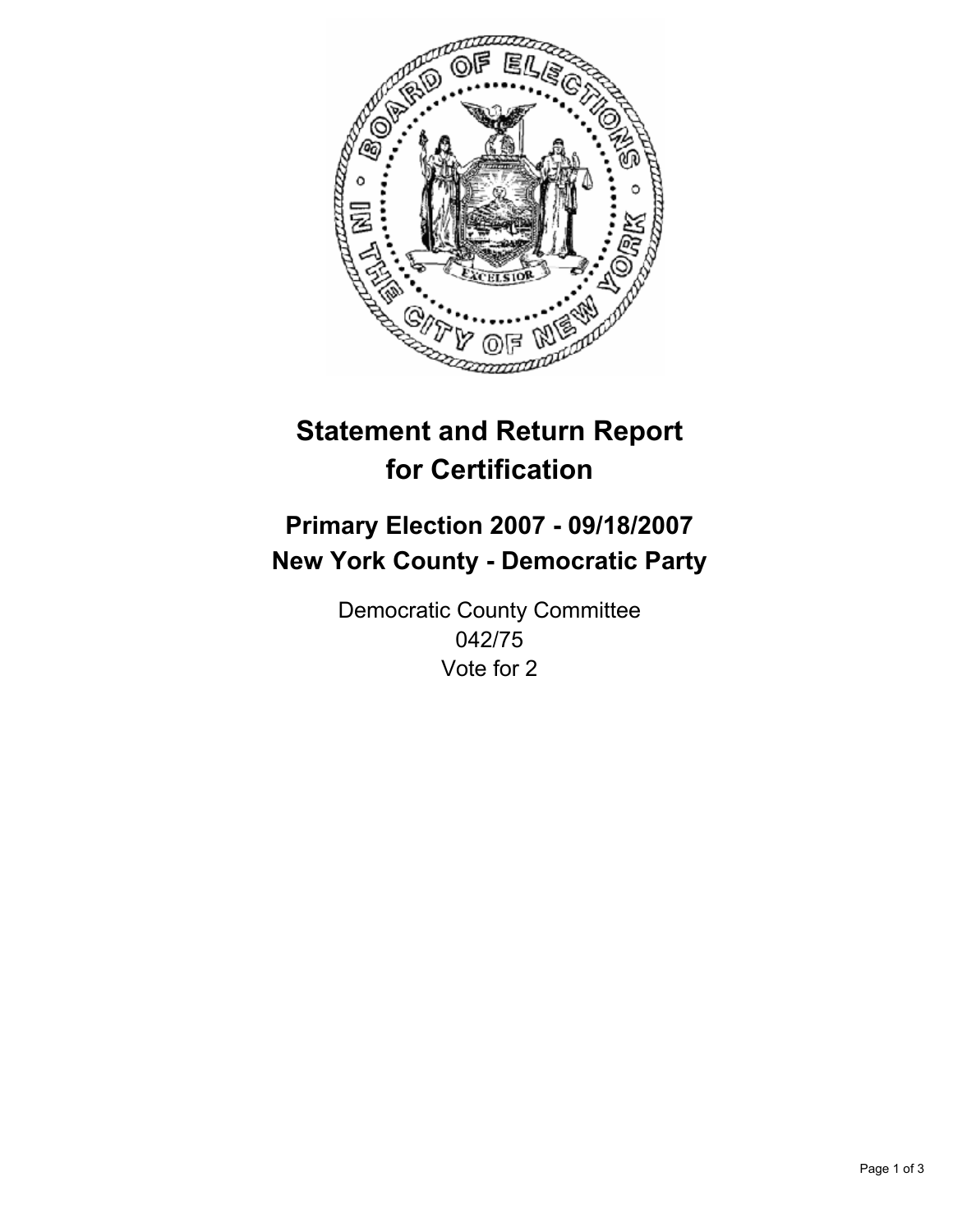

### **Assembly District 75**

| <b>Total Votes</b>     | 133 |
|------------------------|-----|
| PHYLLIS M SHANLEY      | 47  |
| <b>GLORIA SUKENICK</b> | 54  |
| DOROTHEA SCHOENFELD    | 12  |
| SYLVIA SCHWARTZ        | 20  |
| AFFIDAVIT              |     |
| ABSENTEE/MILITARY      |     |
| <b>EMERGENCY</b>       |     |